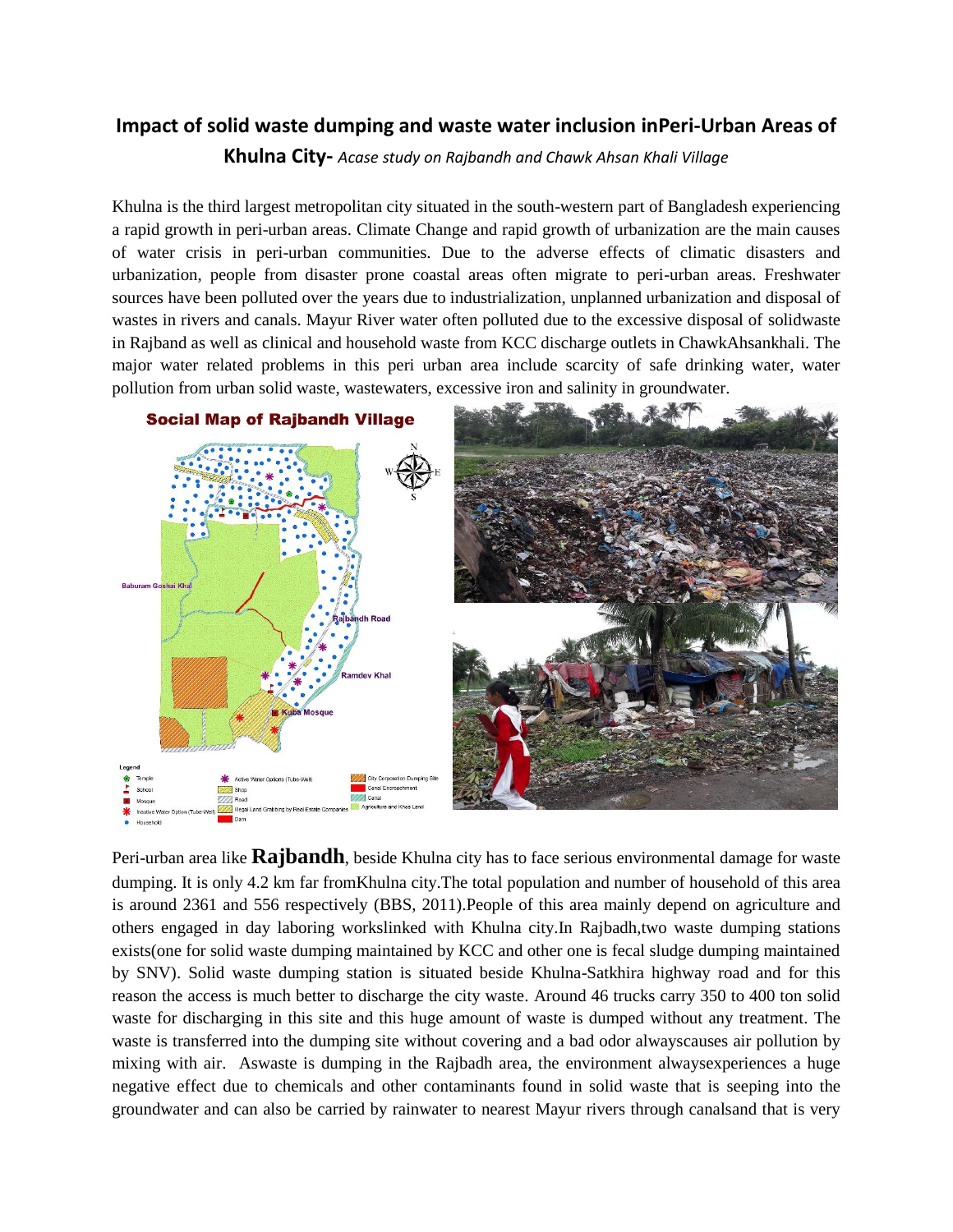harmful for livinghabitats. This dumping station has no better boundary protection and for this reason, waste can mix easily with outside soil, water and air.When polluted water mix with surrounding water and soil,itaffects the crops and other agricultural production. In this area, waste dumping isinfluenced by rapid urbanization and spatial advantages.Fecal sludge dumping station is properly maintained by SNV and it does not create any harmful impact on people's health and livelihoods.

Khulna City Corporation has to maintain this dumping station more technically. Some bad experiences have also here due to bad management. As example, few months ago 5 street children were collecting plastic materials from wastes and an excavatorwas also working beside them. But due to unconsciousness it causes serious accident. KCC usually burn the wastes but it may cause serious air pollution which is very harmful for the people of the area. People of Rajbandh are alsotrying to cope with this waste pollution by applying some strategies. As example, we all know that some wastes have good nutrition for plants and they are trying to grow vegetables on waste surface to better use of land. They also built strong boundary line for both crop production and aquaculture so that the waste water cannot contaminate with water. But sometimes, due to natural disaster the polluted water mixes with their water and land that causes serious economic and ecological losses.

**Chawk Ahsan Khali** village another peri-urban area of Khulna City is developed within the last 10 to 15 years. Before that the area was totally used for agricultural cultivation. Around 100 families live in this village. Agriculture is the main occupation as well as earning source for their livelihoods. Most of them are tenant farmers and only few of them have their own land for cultivation. People are also engaged in fishing but they are very few in number (4-5 households). In the past, farmers used to cultivate single crop (Aman Season) in a year. Now a day they are cultivated two crops (Robi and Aman Season) in a year.